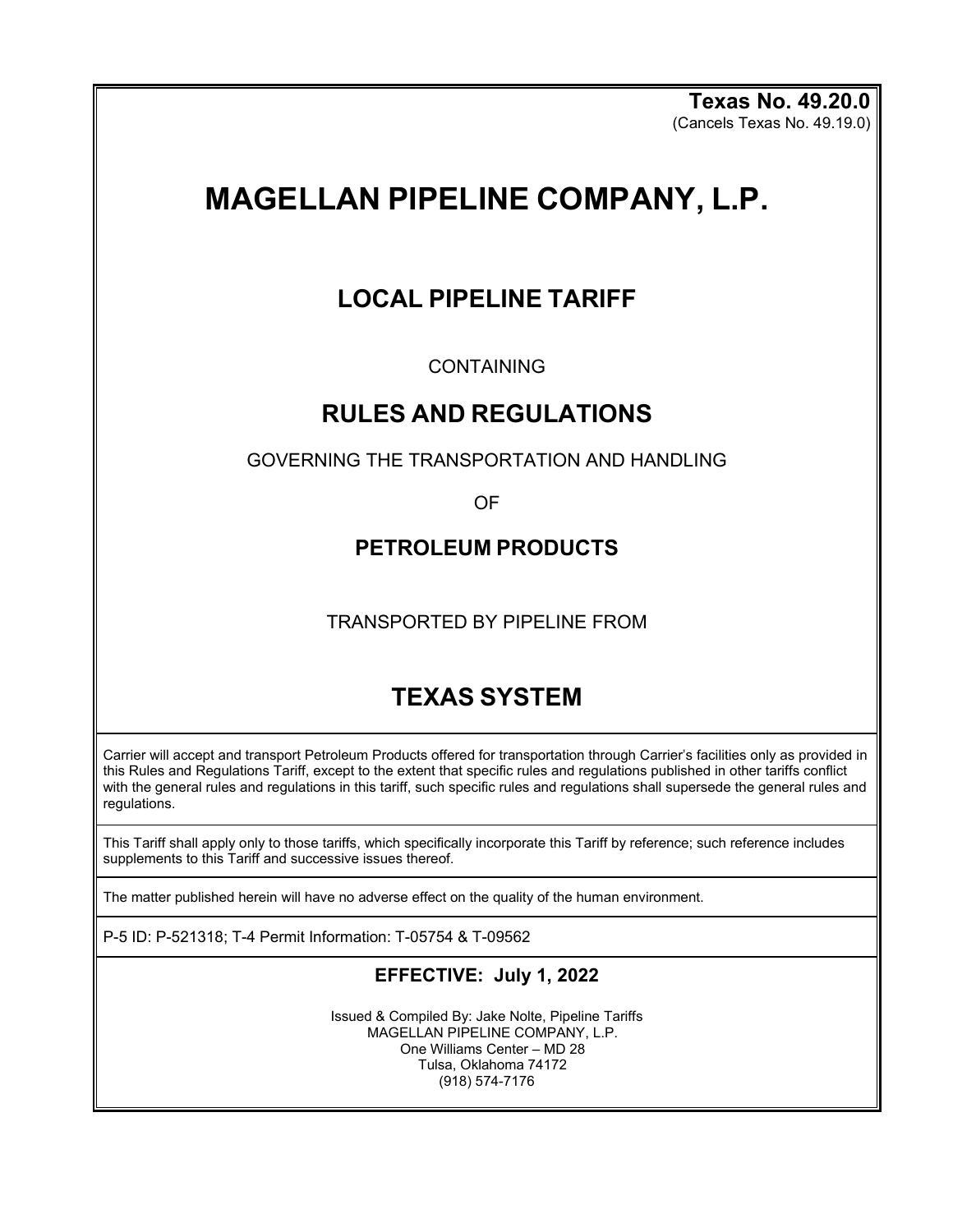| <b>TABLE OF CONTENTS</b>                             |                 |          |
|------------------------------------------------------|-----------------|----------|
| <b>SUBJECT</b>                                       | <b>ITEM NO.</b> | PAGE NO. |
| Abbreviations and Reference Marks, Explanation of    | --              | 10       |
|                                                      | 60              | 5        |
|                                                      | 190             | 10       |
|                                                      | 35              | 4        |
|                                                      | 175             | 9        |
|                                                      | 100             | 8        |
|                                                      | 65              | 6        |
|                                                      | 15              | 3        |
|                                                      | 135             | 8        |
|                                                      | 145             | 9        |
|                                                      | 180             | 9        |
|                                                      | 70              | 6        |
|                                                      | 150             | 9        |
|                                                      | 160             | 9        |
|                                                      | 185             | 10       |
|                                                      | 75              | 6        |
|                                                      | 20              | 3        |
|                                                      | 90              | 7        |
|                                                      | 50              | 5        |
| Rates From or To Intermediate Points, Application of | 120             | 8        |
|                                                      | 115             | 8        |
|                                                      | 43              | 5        |
|                                                      | 125             | 8        |
|                                                      | 95              | 8        |
|                                                      | 45              | 5        |
| Spill Compensation Acts and Regulations, Charges for | 170             | 9        |
|                                                      | 80              | 7        |
|                                                      | 40              | 4        |
|                                                      | 28              | 3        |
|                                                      | 30              | 4        |
|                                                      | 85              | 7        |
|                                                      |                 |          |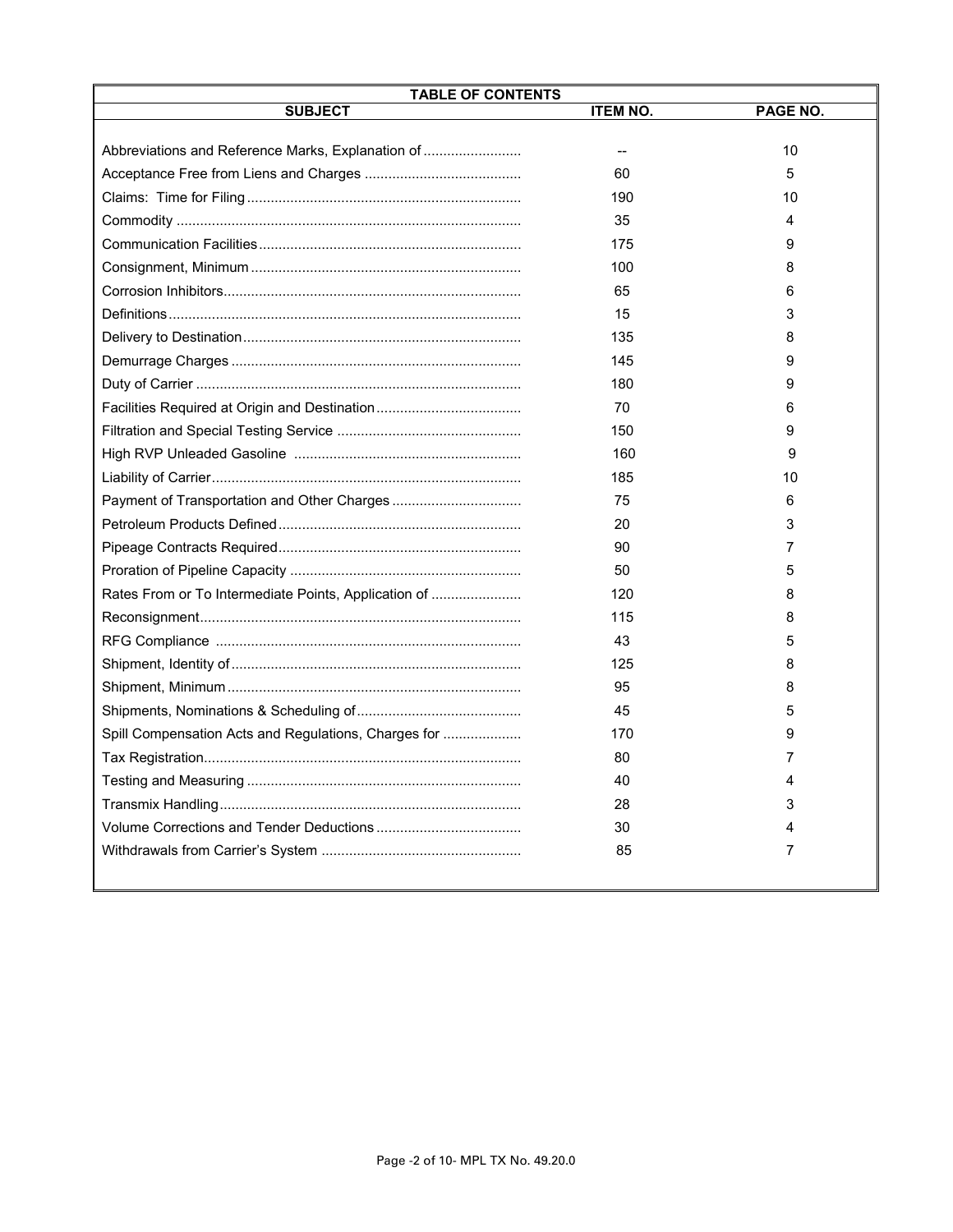#### GENERAL RULES AND REGULATIONS

#### **DEFINITIONS**

#### **ITEM 15 – DEFINITIONS**

"**ATLAS**" means Automated Transportation Logistics Activity System. **ATLAS** is a computerized information system to which all Shippers have access upon request. **ATLAS** enables Shippers to nominate and release product and to monitor and coordinate the movement of Petroleum Products while on Carrier's system.

"**Barre**l" means forty-two (42) United States gallons at sixty (60) degrees Fahrenheit.

"**Carrier**" means and refers to Magellan Pipeline Company, L.P. (MPL).

"**Consignee**" means and refers to the party having ownership of Petroleum Product transferred to them.

"**Consignor**" means the party, which tendered Petroleum Products to Carrier.

"**Destination**" means the facility at which Carrier delivers Petroleum Products out of Carrier's pipeline.

"**Inventory Owner**" means and refers to the party, either Shipper or Consignee, holding title to Petroleum Product(s) in Carrier's facilities.

"**Origin**" means the facility of Carrier at which Carrier receives Petroleum Products into Carrier's pipeline.

"**Origin Release**" means the written commitment of a Consignor to schedule a batch of Petroleum Products into Carrier's facilities.

"**Petroleum Products**" means the commodities more specifically defined in Item 20 and meeting the specifications referenced in Item 40.

**"RFG**" means reformulated gasoline pursuant to 40 C.F.R. (Code of Federal Regulations), Part 80, subpart D.

**"Shipment Request**" represents a commitment by an established Shipper to receive Petroleum Product from an Origin point into the Carrier's system.

"**Shipper**" means the party who contracts with the Carrier for transportation of Petroleum Products pursuant to the terms of this tariff.

"**Tender**" means an offer by a Shipper to a Carrier of a stated quantity of Petroleum Products from a specified Origin or Origins to a specified Destination or Destinations pursuant to the terms of this tariff.

"**Transit Time**" means the time a shipment would take to move from Origin to Destination.

#### **COMMODITY DESCRIPTION AND MEASUREMENT**

#### **ITEM 20 - PETROLEUM PRODUCTS DEFINED**

Where the term Petroleum Products is used, the same refers to:

Unleaded Gasolines Diesel Fuel Distillates Jet Fuels – Commercial Gasoline Feedstock Reformulated Gasolines

#### **ITEM 28 – TRANSMIX HANDLING**

Transmix occurring in the Carrier's system that cannot be combined with compatible products shall be retained in Carrier's custody for disposal by the Carrier on behalf of the Shippers to ensure efficient operations of the pipeline.

The total Transmix accumulated in Carrier's system will be allocated to all Shipper's in proportion to each Shipper's barrels received into the system from all Shipper's in a calendar month. Carrier shall dispose of the Transmix for Shippers and provide each Shipper's net proceeds from the disposition of the Transmix.

Exception to this Item is referenced in MPL's Texas No. **[W]** 50.22.0 50.20.0, supplements thereto and reissues thereof.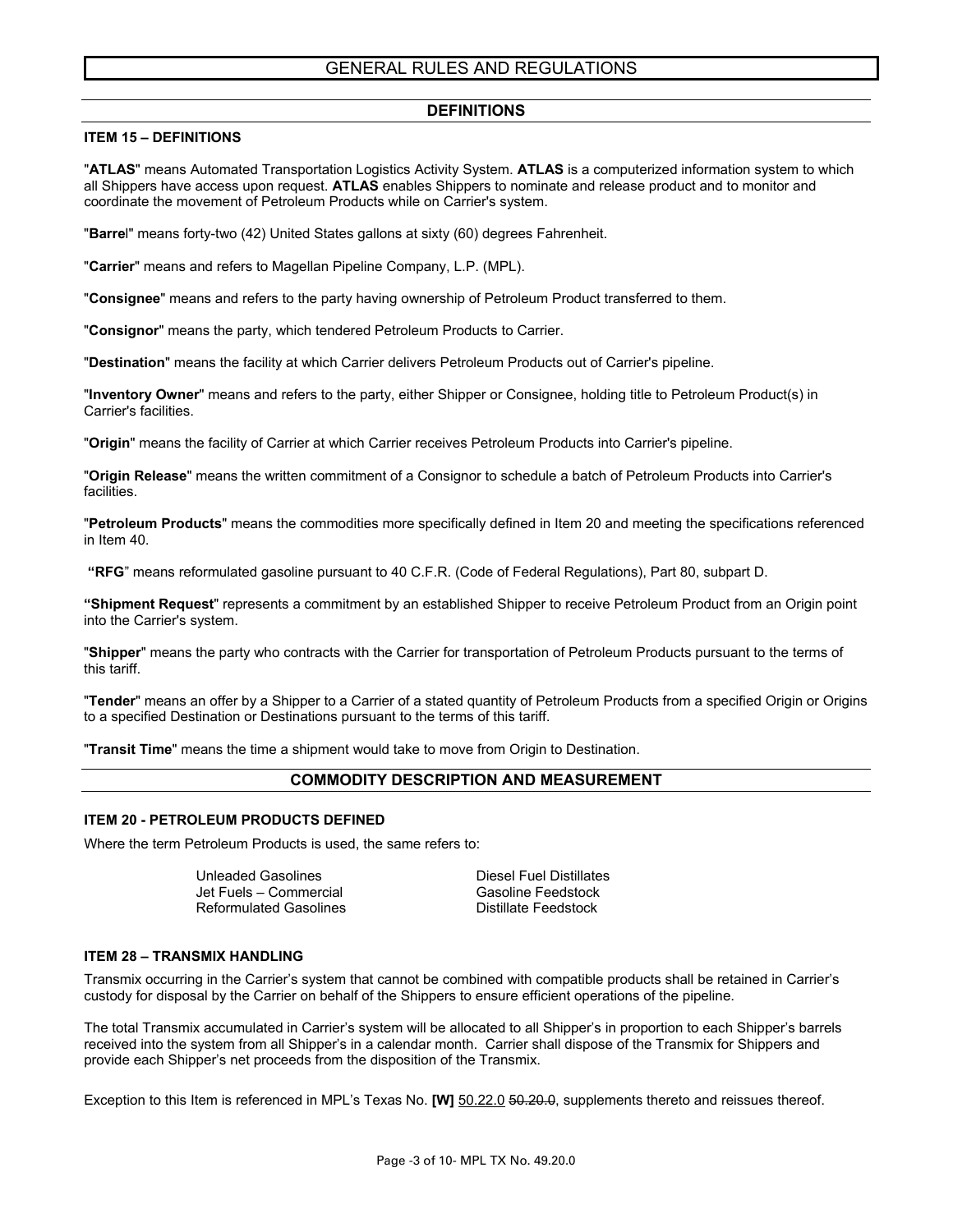#### **COMMODITY DESCRIPTION AND MEASUREMENT** (continued)

#### **ITEM 30 - VOLUME CORRECTIONS AND TENDER DEDUCTIONS**

**SECTION A.** In measuring the quantity of Petroleum Products received and delivered, correction shall be made from volume at actual or observed temperature to volume at sixty (60) degrees Fahrenheit.

**SECTION B.** A tender deduction of one-tenth of one percent (0.1%) by volume will be made on the quantity of Petroleum Products accepted for transportation from all Origins.

Exceptions to this Item are referenced in MPL's Texas No.'s **[W]** 50.22.0 50.12.0, 70.14.0 70.12.0, 52.11.0 52.10.0, 55.11.0 55.10.0, 73.6.0 73.5.0, 74.9.0 74.8.0, supplements thereto and reissues thereof.

#### **PRESHIPMENT REQUIREMENTS AND PROCEDURES**

#### **ITEM 35 – COMMODITY**

Carrier is engaged in the transportation of Petroleum Products specified and described in Item 20 and therefore will not accept any other commodities for transportation. No petroleum products will be received for transportation except good merchantable petroleum products of substantially the same kind and quality as that being currently transported through the same facilities for other Shippers. Consignor and Shipper warrant to Carrier that any petroleum products tendered to Carrier conform with the specifications for such products and are merchantable. Petroleum products of substantially different grade or quality will be transported only in such quantities and upon such terms and conditions as Carrier and Shipper may agree. Shipper shall be liable for any contamination or damage to other petroleum products being transported, or to Carrier's pipeline or other facilities in the event products tendered are substandard to the specifications stated on Shipper's laboratory certificate. In the event of variance between Carrier's test and Shipper's certificate, Carrier's test results shall prevail.

#### **ITEM 40 – TESTING AND MEASURING**

Petroleum products shall be accepted for transportation only when such products meet all required specifications as uniformly established by Carrier as stated in the following documents and found at the public website

[www.magellanlp.com/WhatWeDo/ProductSpecs.aspx](http://www.magellanlp.com/WhatWeDo/ProductSpecs.aspx) or on request. Each Product Grade Document and its effective date or revision date are identified below.

| <b>PRODUCT GRADE DOCUMENT TITLE</b>                                            | <b>EFFECTIVE DATE</b> |
|--------------------------------------------------------------------------------|-----------------------|
| A – Premium Unleaded Gasoline                                                  | 1/1/21                |
| A5 - Premium Unleaded Gasoline                                                 | 1/1/21                |
| AMS - Premium Unleaded Gasoline                                                | 1/1/21                |
| AR - Premium RBOB Unleaded Gasoline                                            | 1/1/21                |
| NR - Regular RBOB Unleaded Gasoline                                            | 1/1/21                |
| Q - Commercial Jet Fuel                                                        | 2/19/14               |
| TB - Texas Low Emission Diesel Fuel (additive needed)                          | 1/1/21                |
| TC – Texas Low Emission Diesel Fuel (alternative plan with no additive needed) | 1/1/21                |
| V - Regular CBOB Unleaded Gasoline                                             | 1/1/21                |
| V3-86 Regular CBOB Unleaded Gasoline                                           | 1/1/21                |
| V3S-86 Regular CBOB Unleaded Gasoline                                          | 1/1/21                |
| V66 - Regular CBOB Unleaded Gasoline (6.6 RVP)                                 | 1/1/21                |
| X, XHO - Ultra Low Sulfur Diesel Fuel                                          | 1/1/21                |
| $XB5$ – Ultra Low Sulfur Diesel Fuel with up to 5% Biodiesel 1                 | 5/1/21                |

Notification to Shippers of changes in these documents are made via this tariff. If a prospective Shipper should desire current specifications they may access the website mentioned above. Demonstration of conformance with the product specifications shall be made through the submission of a Certificate of Analysis that accurately represents the product characteristics. Accuracy of the Certificate of Analysis is the sole responsibility of the party who establishes the Origin Release. Costs associated with handling, distribution, and disposal of products that enter the system that do not meet the product specifications shall be borne entirely by the party who establishes the Origin Release. At Carrier's discretion, non-fungible blendstocks may be shipped upon request by Shipper and upon Carrier's determination that such movement can operationally and efficiently be made to accommodate Shipper's request.

<sup>1</sup> Product grade available only for shipments originating from East Houston, TX and delivering to Hearne, TX (Robertson County) or Irving-EMPCo (Dallas County). Storage for XB5 is not provided by Carrier at the origin or the destination.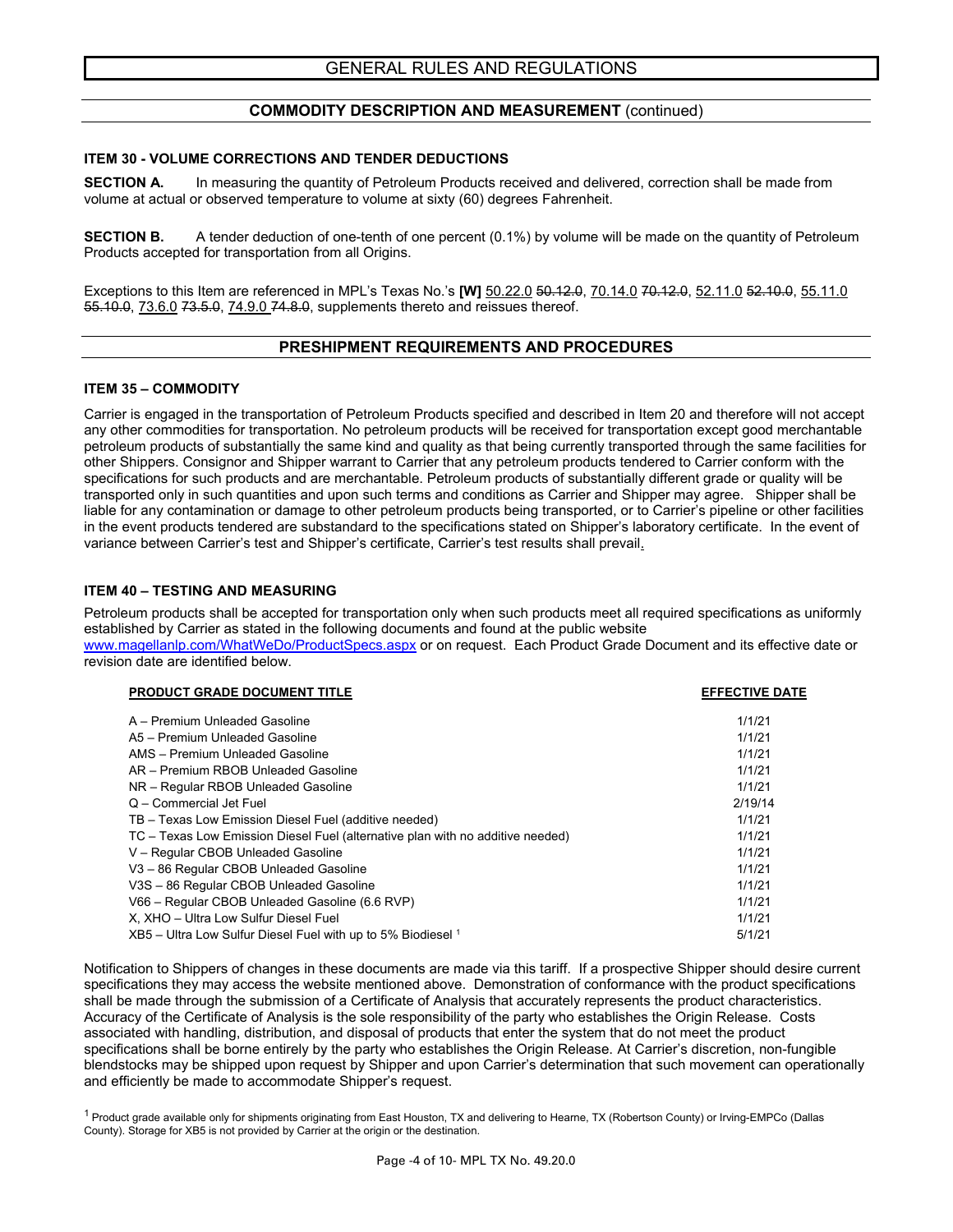#### **PRESHIPMENT REQUIREMENTS AND PROCEDURES** (Continued)

#### **ITEM NO. 43 RFG COMPLIANCE**

By submitting to Carrier a tender of petroleum products for transportation, Shipper certifies to Carrier that, as to any petroleum products which are required to be reformulated gasoline pursuant to 40 C.F.R. Part 80, Subpart D ("RFG Regulations"), the Shipper has a Quality Assurance Program ("QAP") for reformulated gasoline that has been properly designed and implemented pursuant to 40 C.F.R. 80.79(c). In cases in which the Shipper uses one or more connecting carriers prior to transfer of custody to Carrier, the Shipper certifies that its QAP includes appropriate measures to ensure that the product handled by the connecting carriers remains in full compliance with the RFG regulations. Upon Carrier's request, Shipper shall promptly provide Carrier with all pertinent documentation constituting and describing Shipper's QAP, including all pertinent sampling and testing results. Shipper shall cooperate fully with Carrier, with respect to providing documentation and otherwise, in instances in which Carrier seeks to rebut a presumption of liability under the Reformulated Gasoline Regulations. Shipper shall notify Carrier immediately upon learning that petroleum products Shipper has tendered for transportation are not in compliance with the RFG Regulations. Carrier shall be free to refuse tender for transportation any petroleum products which Carrier has reason to believe are not in compliance with the RFG Regulations.

With respect to the transfer of custody from Shipper to Carrier, Shipper acknowledges that it retains full responsibility for compliance with all of the product transfer document requirements specified at 40 C.F.R. 80.77 and 80.106. Given that Carrier is the only party in a position to verify the precise volume of product actually shipped, Carrier agrees to generate a document that provides the volume of gasoline which is being transferred to Carrier's custody. Carrier agrees to provide a copy of this document to Shipper. Carrier's agreement to generate a volume document in no way renders Carrier responsible for the generation of the required product transfer document.

#### **ITEM 45 – NOMINATIONS & SCHEDULING OF SHIPMENTS**

**SECTION A.** Carrier is under no obligation to accept Petroleum Products for transportation in any month unless Shipper submits a nomination on or before the fifteenth  $(15<sup>th</sup>)$  day of the calendar month preceding the desired shipment date. If the fifteenth  $(15<sup>th</sup>)$  day of the month falls on a weekend or holiday, nominations are due on the last workday before the fifteenth  $(15<sup>th</sup>)$ . The nomination may be e-mailed, faxed or submitted via Carrier's ATLAS system. A nomination must specify, for each shipment, the quantity, Destination, and Shipper.

**SECTION B.** Petroleum Products shall be accepted for transportation at such time as Petroleum Products of the same specifications are currently being transported from point of Origin to a Destination or Destinations in accordance with schedules of shipments and consignments to be issued from time to time to each Consignor by the Carrier. Such schedules may be modified from time to time in the manner and to the extent reasonably desirable to facilitate the efficient and economical use and operation of the Carrier's facilities and to reasonably accommodate Consignor's needs for transportation. Shippers may elect to utilize Carrier's "ATLAS" system to schedule shipments. Origin Releases and Shipment Requests should be completed fourteen (14) days before the scheduled entry date of product into Carrier's facilities. If an Origin Release or Shipment Request is not timely submitted, Carrier will handle in a manner to facilitate the efficient, economic use and operation of the Carrier's facilities and to reasonably accommodate Consignor's needs for transportation of product. MPL will provide a pump date for a completed nomination a minimum of seven (7) days prior to the release date.

#### **ITEM 50 – PRORATION OF PIPELINE CAPACITY**

When the total volume of the various commodities offered for shipment on Carrier's facilities, in accordance with the procedures for scheduling of shipments, is greater than can be transported within the period covered by such schedules, then commodities offered by each Shipper, including any new Shipper, for transportation will be transported in such quantities and at such times, to the limit of Carrier's normal operating capacity, so as to avoid unjust discrimination or undue preference among Shippers and to fulfill requirements of governmental agencies.

System-wide pipeline operating capacity, as determined by Carrier, will be allocated based on Inventory Owner's historical loadings at Carrier's facilities and deliveries to offline facilities.

New Shippers *[i.e., Shippers without a loading history over the preceding six (6) months], in aggregate, shall be allocated* capacity up to a maximum of 5% of the pipeline capacity, but no one shipper or its associated affiliate can move more than 25,000 barrels per month as a new shipper. All subsequent allocations of capacity shall be based on the history developed by the Shipper.

#### **ITEM 60 – ACCEPTANCE FREE FROM LIENS AND CHARGES**

The Carrier shall have the right to reject any Petroleum Products when tendered for shipment which may be involved in litigation, the title of which may be in dispute, or which may be encumbered by lien or charge of any kind. Further, Carrier will require Shipper's proof of perfect and unencumbered title or a satisfactory indemnity bond.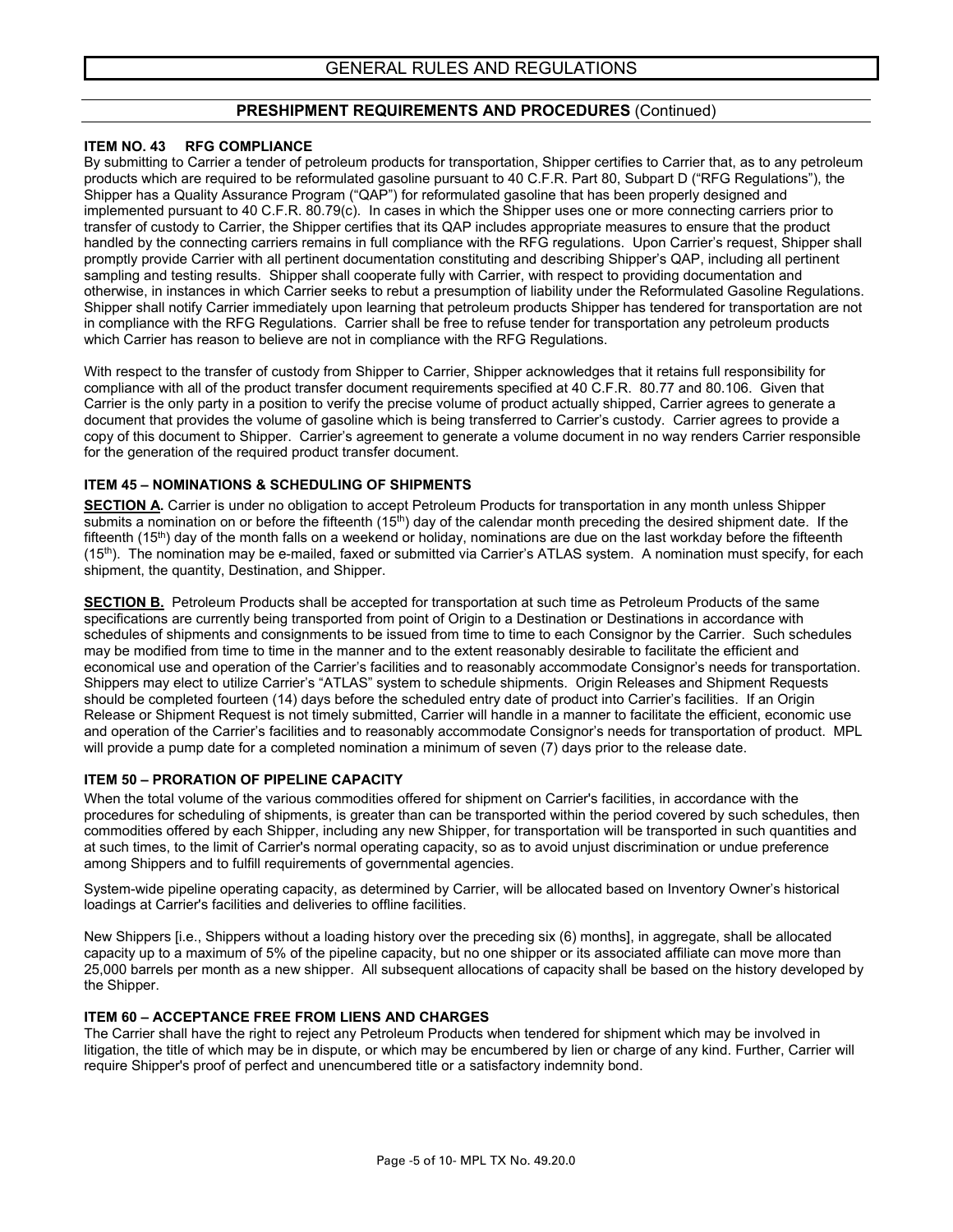#### **PRESHIPMENT REQUIREMENTS AND PROCEDURES** (Continued)

#### **ITEM 65 – CORROSION INHIBITORS**

Consignor may be required to inject oil-soluble corrosion inhibitor, approved by Carrier, in the Petroleum Products to be transported.

#### **ITEM 70 – FACILITIES REQUIRED AT ORIGIN AND DESTINATION**

**SECTION A.** The Carrier will not provide storage or other tankage facilities at points of Origin and/or at Destinations. Petroleum Products will be accepted for transportation only when Consignor has provided equipment and facilities satisfactory to the Carrier, including but not limited to the facilities necessary to meet Carrier's mainline pumping rate at the origin, and when Consignor or Consignee has ascertained from the Carrier or has furnished evidence satisfactory to the Carrier that there are adequate facilities at Destination, which are available for receipt of the shipment as it arrives without delay.

**SECTION B.** In the event Consignor or Consignee fails to provide adequate facilities at the Destination for receipt as provided in Section A hereof, Carrier shall have the right, on 24 hours notice, to divert or reconsign, subject to the rates, rules and regulations applicable from point of Origin to actual final Destination, or make whatever arrangements for disposition as are deemed appropriate to clear the Carrier's facilities, including the right of private sale for the best price reasonably obtainable. The Carrier may be a purchaser at such sale. Out of the proceeds of said sale, the Carrier shall pay itself all transportation and other applicable lawful charges and necessary expenses of the sale and the expense of caring for and maintaining the Petroleum Products until disposed of and the balance shall be held for whosoever may be lawfully entitled thereto.

#### **ITEM 75 - PAYMENT OF TRANSPORTATION AND OTHER CHARGES**

The transportation and all other applicable lawful charges, except demurrage charges, accruing on Petroleum Products accepted for transportation shall be paid before release of Petroleum Products from the custody of Carrier. If required by Carrier, Shipper shall either prepay all such charges or furnish guaranty of payment satisfactory to Carrier. Petroleum Products accepted for transportation shall be subject to a carrier's lien, as provided by Article 7 of 12A Okla. Stat. (as such article may be amended from time to time), for all applicable, lawful charges.

If such charges are not paid by the due date stated on the invoice, the balance due on the entire past due balance (including principal and accumulated but unpaid finance charges) shall bear interest from that due date until paid in full at the rate equal to the lesser of one hundred twenty-five percent (125%) of the prime rate of interest charged by Citibank N.A., New York, New York as of the due date or the maximum finance charge rate allowed by law.

In addition to all other liens, statutory or otherwise, to which Carrier is entitled and unless the following grant is expressly prohibited by the terms of one or more security agreements or credit agreements creating prior, perfected security interests in the hereinafter-defined Collateral, Shipper hereby grants to Carrier a first priority, continuous and continuing security interest in all of the following, whether now or hereafter existing or acquired, as collateral for the prompt and complete payment and performance of Shipper's Obligations (as defined below): (a) All Petroleum Products accepted by Carrier for transportation, terminaling, storage, or otherwise; (b) all other property of Shipper now in the possession of and at any time and from time to time hereafter delivered to Carrier or its agents; (c) all of Shipper's pre-payments, deposits, balances, and credits with, and any of its claims against, Carrier, at any time existing; and (d) all products and proceeds of any of the foregoing property in any form. The property described or referred to in subsections (a) through (c) above is collectively referred to as the "Collateral." This grant secures the following (collectively the "Obligations"): (a) all antecedent, current and future transportation, storage, terminaling, special, ancillary and other lawful charges arising under or related to this tariff or the contracts entered into in connection with this tariff; (b) the repayment of any amounts that Carrier may advance or spend for the maintenance, storage or preservation of the Collateral; (c) all amounts owed under any modifications, renewals or extensions of any of the foregoing obligations; and (d) all other amounts now or in the future owed by Shipper to Carrier, whether or not of the same kind or class as the other obligations owed by Shipper to Carrier. Shipper authorizes Carrier to file such financing statements or other documents necessary to perfect and maintain the security interest herein granted.

Upon a default by the Shipper under this tariff or the contracts entered into in connection with this tariff, Carrier may, without further notice, setoff (including by set off, offset, recoupment, combination of accounts, deduction, retention, counterclaim, or withholding across or within each or all of such tariff and contracts, collectively "Setoff") (a) any amounts owed by Carrier to the Shipper under any other agreements, instruments or undertakings between the Shipper and Carrier against (b) any amounts owed by the Shipper to Carrier under any other agreements, instruments or undertakings between the Shipper and Carrier. Carrier shall give the Shipper notice of any Setoff pursuant to this paragraph, as soon as practicable thereafter, provided that failure to give such notice shall not affect the validity of the Setoff.

This tariff shall be construed in accordance with and governed by the laws of the State of Oklahoma (including without limitation the Uniform Commercial Code, 12A Okla. Stat. § 1-101 et seq., as it may be amended from time to time), without regard to any choice of law rules which may direct the application of the laws of any other jurisdiction.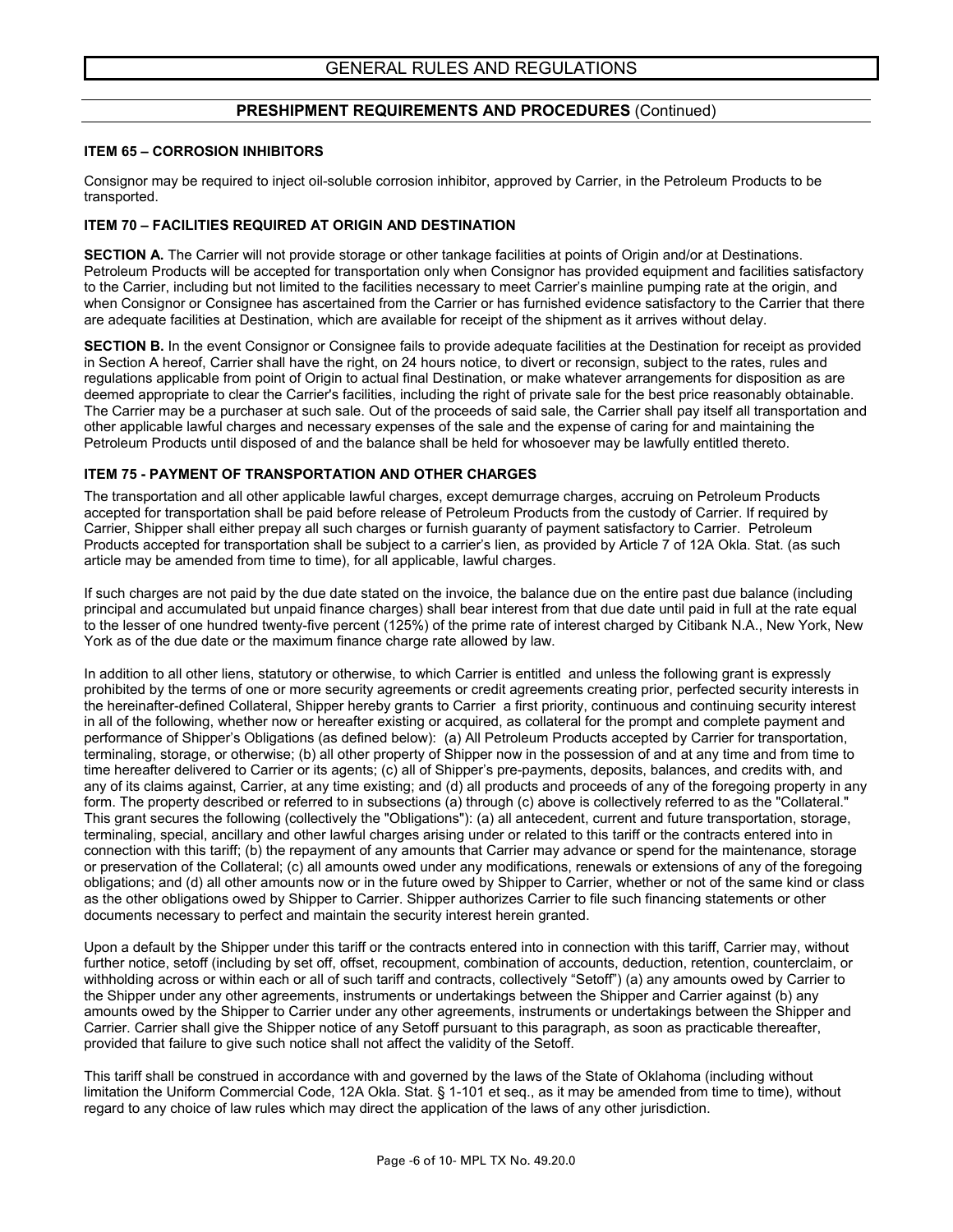#### **PRESHIPMENT REQUIREMENTS AND PROCEDURES** (Continued)

#### **ITEM 80 - TAX REGISTRATION**

Consignors and Consignees shall be required to provide proof of registration with or tax exemption from the appropriate Federal and/or State tax authorities related to the collection and payment of fuels excise tax or other similar taxes, levies, or assessments. Failure of the Consignor and Consignee to do so shall not relieve the Consignor or Consignee from the obligation to pay any such tax, levy, or assessment. Any tax, levy, assessment, or other charge imposed by such authority against Carrier as the result of such failure shall be collected by Carrier under the provisions of Item 75.

#### **ITEM 85 - WITHDRAWALS FROM CARRIER'S SYSTEM**

If a Consignor ships and consigns to Destinations where the Carrier provides terminal facilities in accordance with the schedules of shipments furnished by the Carrier, Carrier may permit the Consignee to withdraw such consignments from Carrier's terminal beginning at any time after the shipment has sustained its associated Transit Time from the shipment's Origin to Destination. The Inventory Owner must maintain a minimum inventory balance, herein referred to as a Minimum Allocation. An Inventory Owner's Minimum Allocation is calculated by applying the Inventory Owner's percentage of overall demand from all system delivery points for a specific Petroleum Product against Carrier's system minimum inventory requirement as established by Carrier for such Petroleum Product. In no event will the calculation of an individual Inventory Owner's Minimum Allocation be less than the minimum inventory levels for each Petroleum Product established by the Carrier for all Inventory Owners which are actively utilizing the system delivery points. Consignments in Carrier's system which fulfill an Inventory Owner's Minimum Allocation will be charged an initial transportation rate of **[I]** 177.71 165.11 cents per barrel. An Inventory Owner's Minimum Allocation requirement will be updated on the first (1st) day of every month based on the immediately preceding thirty (30) day period during which Petroleum Product withdrawal privileges were in effect. Inventory Owners have until midnight of the seventh (7th) calendar day of every month to satisfy their Minimum Allocation obligation.

New Inventory Owners will be required to submit a loading forecast, which will be used to calculate an initial Minimum Allocation for each Petroleum Product. A new Inventory Owner's withdrawals will be monitored during the first (1st) month and the associated Minimum Allocation may be adjusted by the Carrier, if necessary.

An Inventory Owner with an inventory balance less than its Minimum Allocation will be deemed inactive for a period of six (6) consecutive, full calendar months thereafter (the "Inactive Period") and will not without Carrier's express approval, be allowed to withdraw Petroleum Product from Carrier's terminal facilities during the inactive Period or afterward until the first (1st) day of the month following the month during which the Inventory Owner has provided sufficient inventory to meet its Minimum Allocation which was in effect immediately prior to the suspension of its withdrawal privileges. If an Inventory Owner thereafter fails or refuses to ship in accordance with the schedule of shipments furnished by the Carrier or fails to maintain its Minimum Allocation, Carrier may suspend, until further notice, withdrawal privileges of any such Inventory Owner.

Subject to Items 75 and 185, Minimum Allocation may be withdrawn from the system coincidental with the monthly adjustment to all Inventory Owners' Minimum Allocations after the seventh (7th) calendar day of the month following the month in which Carrier receives written notification of Inventory Owner's intent to discontinue shipments under this Item.

Inventory Owners shall be permitted to withdraw Petroleum Products at Carrier's terminals only upon acquiring a loading agreement for said terminal and if positive inventory is maintained at that location, regardless of the Inventory Owner's systemwide status. If an Inventory Owner's balance at a location reaches zero, rack deliveries can be suspended until the Inventory Owner replenishes its product inventory at the location.

#### **ITEM 90 - PIPEAGE CONTRACTS REQUIRED**

Separate pipeage contracts in accordance with this tariff and these regulations covering further details may be required of a Shipper before any duty to transport shall arise.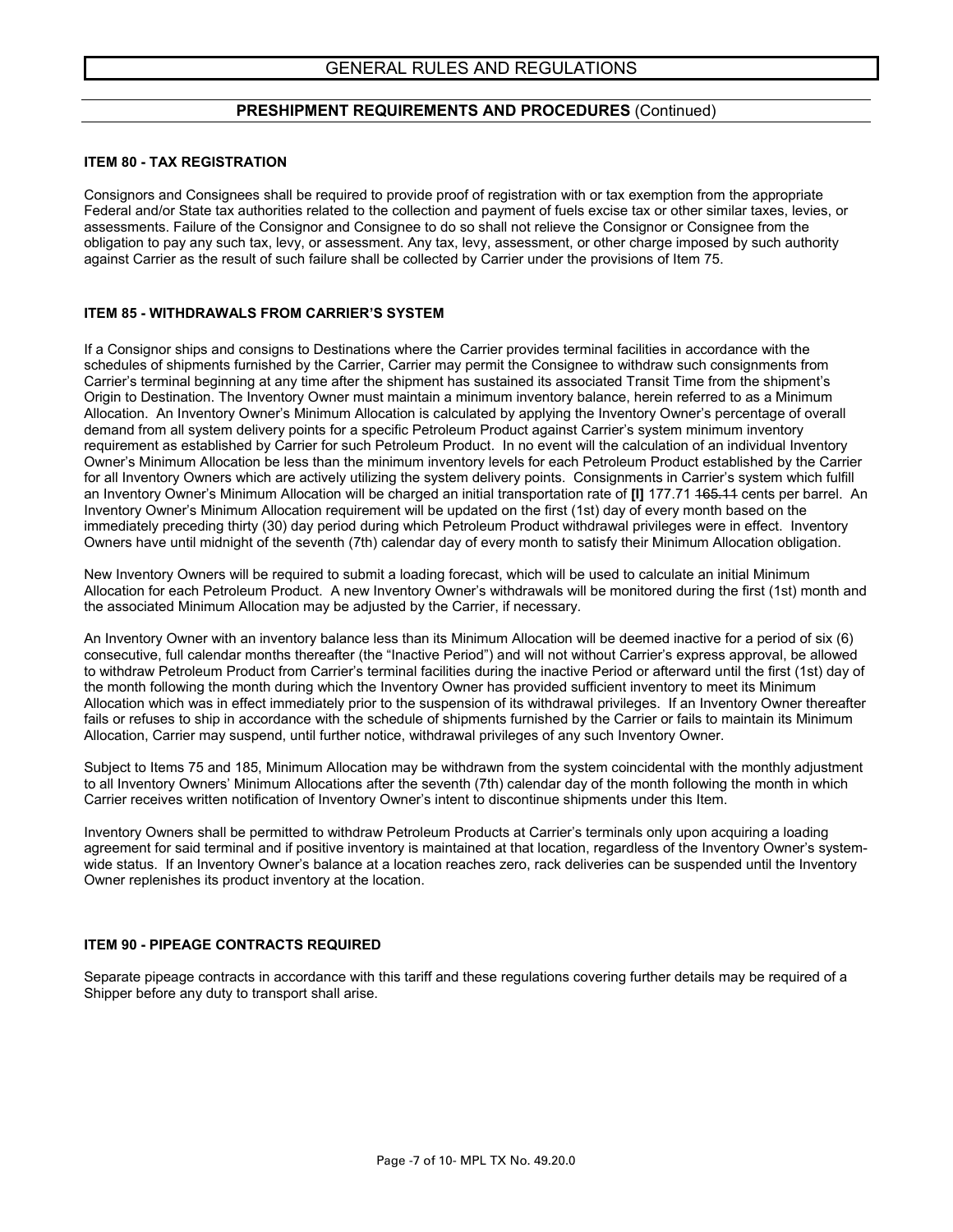#### **TRANSPORTATION SERVICES AND RELATED REQUIREMENTS**

#### **ITEM 95 - MINIMUM SHIPMENT**

**SECTION A.** A shipment of 25,000 Barrels or more of Petroleum Products, of the same required specifications only, shall be accepted for transportation at one point of Origin from one Consignor.

**SECTION B.** A shipment of not less than 5,000 Barrels of Petroleum Products, of the same specifications only, shall be accepted for transportation at one point of Origin from one Consignor subject to delay until Carrier has accumulated at receiving point the minimum shipment described in Section A of the same specifications from the same or other Consignors.

Exceptions to this Item is referenced in MPL's Texas No.'s [W] 81.4.0 81.2.0.

#### **ITEM 100 - MINIMUM CONSIGNMENT**

**SECTION A.** A consignment of Petroleum Products of the same specifications may be made as provided in Section B herein to one Consignee at any Destination on the MPL system or any point directly intermediate thereto, or to any Destination on other pipelines named in tariffs issued by or concurred in by MPL which are lawfully on file with the F.E.R.C. or State Commissions, subject to the rates, rules and regulations applicable from point of Origin to final Destination.

**SECTION B.** A consignment of Petroleum Products of the same specifications may be made as follows:

- (1) Except as otherwise provided, a minimum of 5,000 Barrels of the same product must be consigned to a Destination.
- (2) Any quantity of barrelage may be consigned to a Destination provided that the Carrier can consolidate such consignment with other barrelage so that the total barrelage is 5,000 or more Barrels of the same specifications consigned to the same Destination by the same or other Consignors.

#### **ITEM 115 – RECONSIGNMENT**

If no out-of-line or backhaul movement is required and if the current scheduled operations will permit, Consignor may reconsign, without charge, any shipment that is in Carrier's possession to Destinations, or any point directly intermediate thereto, or to Destinations on other pipelines named in tariffs issued by or concurred in by Carriers party to this tariff, lawfully on file with the F.E.R.C. and/or State Commissions, subject to the rates, rules and regulations applicable from point of Origin to actual final Destination.

Additional Transit Time maybe applied on reconsignments.

Backhaul reconsignments are only allowed at Carrier's discretion. A reconsignment is considered a backhaul when the Transit Time from the Origin of the inventory to the new location is less than the Transit Time from the Origin to the original location.

Reconsignment shall not prevent or change the running of time used in computing the demurrage charge, except that no demurrage charge shall accrue thereon from midnight of the day such consignment is removed from the tankage for transportation to the Destination to which reconsigned.

#### **ITEM 120 - APPLICATION OF RATES FROM OR TO INTERMEDIATE POINTS**

Shipments of Petroleum Products accepted for transportation from any Origin or to any Destination not named in any tariff making reference hereto, which Origin or Destination is directly intermediate to any Origin or Destination from or to which a rate applying though such unnamed point is published, the Carrier will apply, from or to such unnamed intermediate point, the rate published from or to the next more distant point specified in the tariff.

#### **ITEM 125 - IDENTITY OF SHIPMENT**

Because it is impracticable to maintain the identity of each shipment or consignment of Petroleum Products, substitution of barrelage, but not substitution of one kind of petroleum product for another by Carrier, shall be permitted.

#### **ITEM 135 - DELIVERY TO DESTINATION**

Upon arrival at Destination, Petroleum Products shall be delivered into terminal or other facilities provided by the Consignor or Consignee, or into terminal facilities furnished by the Carrier where Carrier furnishes terminal facilities, pending receipt by Carrier from Consignor or Consignee of instructions relative to the further transportation thereof.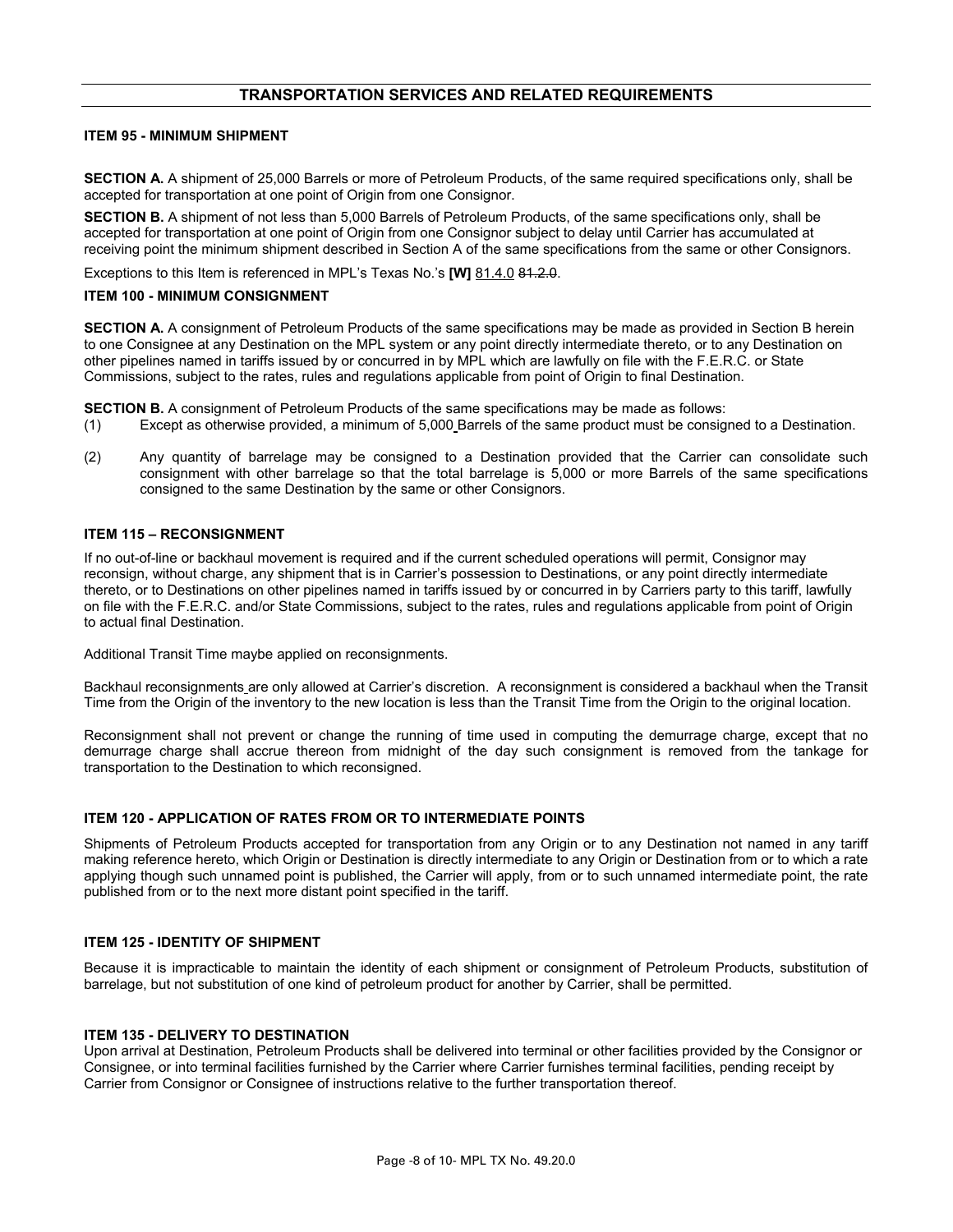#### **TRANSPORTATION SERVICES AND RELATED REQUIREMENTS** (Continued)

#### **ITEM 145 - DEMURRAGE CHARGES**

In order to provide space for delivery of succeeding shipments in Carrier's tankage or to otherwise prevent or relieve congestion at Destinations where Carrier provides tankage, Carrier may give notice to Consignors or Consignees to remove Petroleum Products from such terminal facilities. Petroleum Products specified in the notice which are not removed at the close of a five (5) day period, beginning the day after such notice is sent by the Carrier, shall be subject to a demurrage charge of **[U] five cents (5¢)** per barrel per day until removed. Demurrage charges shall be payable upon presentation of an invoice by the Carrier.

#### **SPECIAL AND ANCILLARY SERVICES AND RELATED REQUIREMENTS**

#### **ITEM 150 – FILTRATION**

Transportation movements to George Bush Intercontinental Airport (IAH) in Houston, TX, Carrier shall provide such service for a charge as set forth below:

#### **Commercial Jet Fuel Filtration**

Removal of particular matter, free water and surfactants …………………………. **[I] 7.01** 6.55 ¢/BBL

#### **ITEM 160 - HIGH RVP UNLEADED GASOLINE**

#### **High RVP Unleaded Gasoline Withdrawal (MAY 1 THROUGH SEPTEMBER 15)**

Shippers must withdraw all high RVP gasoline (gasoline whose RVP is above the May 1 MPL delivery specifications found at [www.magellanlp.com/WhatWeDo/ProductSpecs.aspx\)](http://www.magellanlp.com/WhatWeDo/ProductSpecs.aspx) from Carrier's inventory prior to May 1. All inventory transactions will be recorded on a First In First Out (FIFO) basis. Shippers with high RVP inventory in Carrier's system beyond May 1 can be charged **[I]** 144.55 134.30 per barrel per month. After May 1, Shippers will not be allowed to withdraw any high RVP gasoline inventories in Carrier's system until September 15.

#### **ITEM 170 - CHARGES FOR SPILL COMPENSATION ACTS AND REGULATIONS**

In addition to the transportation charges and all other charges accruing on Petroleum Products accepted for transportation, a per Barrel charge will be assessed and collected in the amount of any tax, fee, or other charge levied against the Carrier in connection with such Petroleum Products pursuant to any Federal, State, or Local act or regulation which levies a tax, fee, or other charge on the receipt, delivery, transfer, or transportation of such Petroleum Products within their jurisdiction for the purpose of creating a fund for the prevention, containment, clean up, and/or removal of spills and/or reimbursement of persons sustaining such costs or losses therefrom.

#### **ITEM 175 - COMMUNICATION FACILITIES**

Shippers may use the Message Facility of Carrier's "**ATLAS**" system to conduct pipeline business only. All messages are subject to audit. Use of the Carrier's "**ATLAS**" system for any purpose, other than to conduct pipeline business will cause Shipper's privilege of use to be suspended for twelve (12) months. Carrier will not be liable for non-delivery of messages or for errors or delays in transmission or interruption of such service.

#### **LIABILITY AND CLAIM SETTLEMENT**

#### **ITEM 180 - DUTY OF CARRIER**

#### **Quantity**

The Carrier shall transport and deliver into terminal facilities at the applicable Destination(s), with reasonable diligence, a quantity of Petroleum Product equal in volume to the quantity of Petroleum Product accepted for transportation, less the appropriate tender deduction, transmix allocation and any other volume reduction provided or referenced in this tariff. In the event of non-delivery due to interface cuts or other operating losses in excess of the tender deduction, the Carrier shall have the right to satisfy any claim by product replacement or cash payment.

#### **Quality**

Carrier shall have no duty to deliver Petroleum Product other than in conformance with state and federal governmental requirements for such Petroleum Product that apply to deliveries at the applicable Destination, except as otherwise noted in the specifications that apply to deliveries at such Destination as established by Carrier and set forth at the public website [www.magellanlp.com/WhatWeDo/ProductSpecs.aspx.](http://www.magellanlp.com/WhatWeDo/ProductSpecs.aspx)